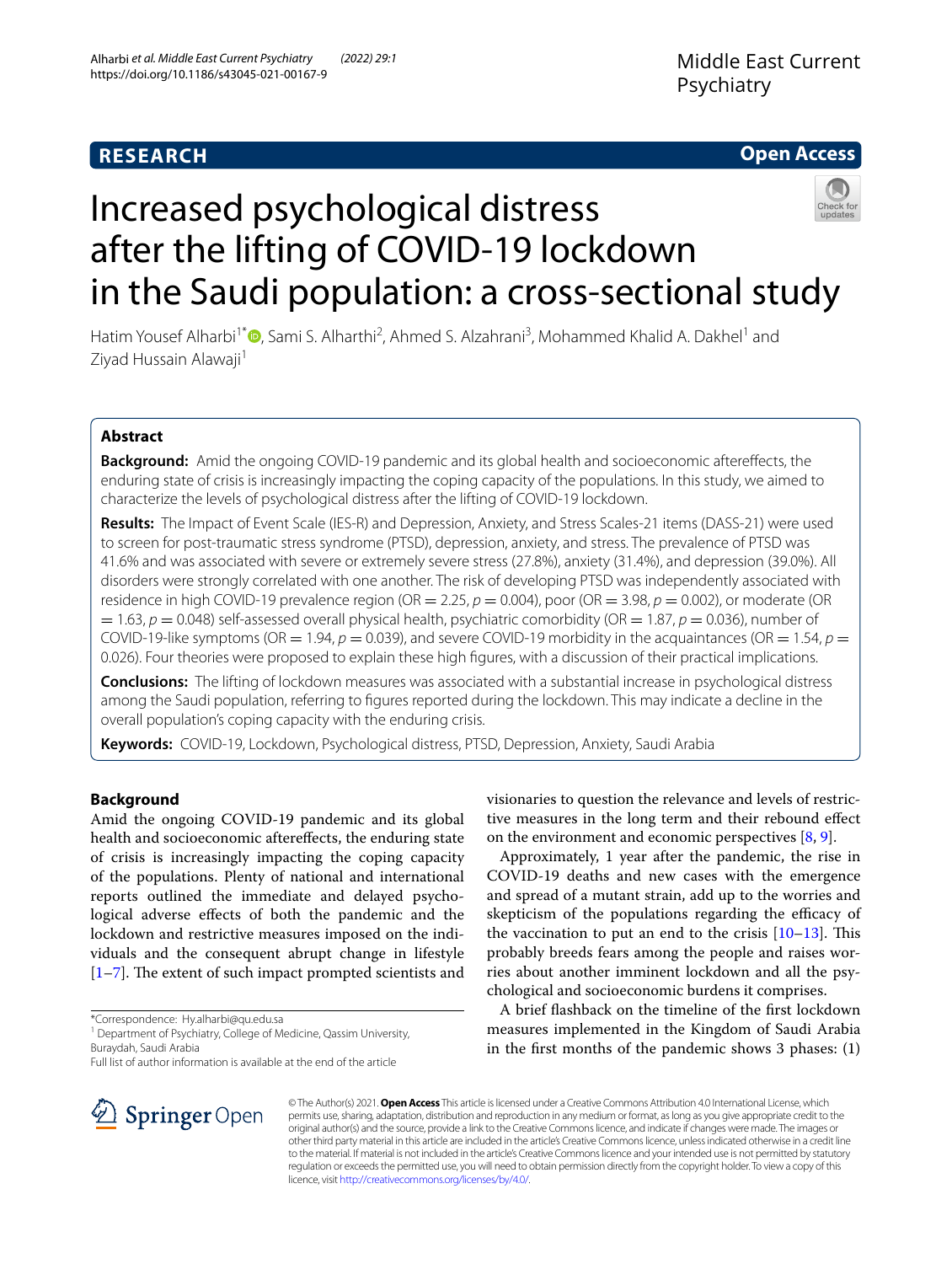start of the curfew on 23 March; (2) phase 1 re-opening on 28 May; and (3) drop of all restrictions—except social distancing and universal masking—on 21 June. Several authors addressed the psychological impact of the restrictive measures on the Saudi population during the period 23 March—21 June 2020 [[14–](#page-11-1)[16](#page-11-2)]. However, no study explored the delayed psychological impact of such measures, notably the levels of post-traumatic stress after the restrictions drop or whether the levels of psychological distress decreased. That is, while these restrictive measures have probably enabled fattening the epidemic curve, the cumulative number of COVID-19 cases and deaths may have reached a worrying level for the population. Such fgures may induce a paradoxical efect of lockdown lifting. On the other hand, the relative return to normal life may have relieved the anxiety and stress.

We conducted the present study to characterize the levels of psychological distress 1 week after lifting the COVID-19 lockdown in Saudi Arabia. We assessed posttraumatic stress disorder (PTSD), depression, anxiety, and stress levels and analyzed sociodemographic and epidemiological factors. We further studied the inter-correlations between the four disorders.

#### **Methods**

## **Design and population**

A cross-sectional study was conducted between 28 June and 5 July 2020. It involved adult individuals residing in the Kingdom of Saudi Arabia during the study period. Individuals with age below 18 years and those who are not speaking the Arabic language were not included.

#### **Tools**

The presence and severity of PTSD were estimated using the revised version of the Impact of Event Scale (IES-R), which consists of a 22-item questionnaire assessing the extent of the difficulty experienced after stressful life events in various dimensions, using 5-level Likert-type questions [[17\]](#page-11-3). An Arabic version that was previously developed and validated by the co-author of the present study was used  $[18]$  $[18]$ . The IES-R score is calculated, and a cutoff value  $\geq$  33 was considered to define PTSD diagnosis [\[19](#page-11-5)].

Anxiety and depression disorders were diagnosed using the Arabic version of the Depression, Anxiety and Stress Scale-21 (DASS-21), which showed good psychometric proprieties  $[20, 21]$  $[20, 21]$  $[20, 21]$  $[20, 21]$ . The scale comprises 21 questions, 7 for depression, 7 for anxiety, and 7 for stress, each using a 4-level Likert-type scale to rate, from 0 to 3, the level of applicability of the given statement to the participant. A final score is calculated, and specific cutoffs enable defining five levels of severity of each disorder, including normal, mild, moderate, severe, and extremely severe [\[22](#page-11-8)]. For the present study, severe and extremely severe levels were considered to defne positive depression, anxiety, or stress cases.

Besides IES-R and DASS-21, a semi-structured questionnaire was developed to collect the participants' sociodemographic, health-related, and epidemiological factors. Sociodemographic factors included gender, age category, educational level, marital status, professional status, number of children, family income, and residence location. Health-related factors included the presence of chronic diseases, psychiatric comorbidity prior COVID-19 among a list of 9 disorders (PTSD, anxiety, depression, sleep disorder, etc.), self-rated overall physical health (poor=1 to excellent=5), clinic visit or hospitalization during the last 14 days, and occurrence of evocative symptoms of COVID-19 during the past 14 days among a predefned list of 11 symptoms. Epidemiological data included direct or indirect contact with confrmed or suspect cases, contact with contaminated material, screening for COVID-19 during the past 14 days, quarantine in the past 14 days, and COVID-19-related death or ICU admission in the acquaintances.

#### **Procedure**

The questionnaire was edited for online administration using the Google Form platform. In addition, the link was disseminated through the most frequently used social media such as Facebook, WhatsApp, Twitter, and Instagram.

#### **Statistical methods**

Statistical analysis was performed with the Statistical Package for Social Sciences version 21.0 for Windows (SPSS Inc., Chicago, IL, USA). Categorical variables are presented as frequency and percentage, while continuous variables are presented as mean  $\pm$  standard deviation (SD). The internal consistency of the IES-R and DASS-21 scales was analyzed by calculating Cronbach's alpha. The bivariate correlations of IES-R, depression, anxiety, and stress scores with one another were analyzed by calculation of Pearson's *R* coefficient (*R*). Chi-square test was used to analyze the associations of severity levels of PTSD, depression, anxiety, and stress with one another; results are presented as cross-tabulations with the signifcance level.

Furthermore, as appropriate, the bivariate associations of PTSD with the diferent sociodemographic, clinical, and epidemiological factors were analyzed using chi-square and Fisher's exact tests. Finally, a multivariate binary logistic regression was carried out to determine the independent factors of PTSD among those which showed signifcant association in bivariate analysis; results are presented as odds ratio (OR) with 95%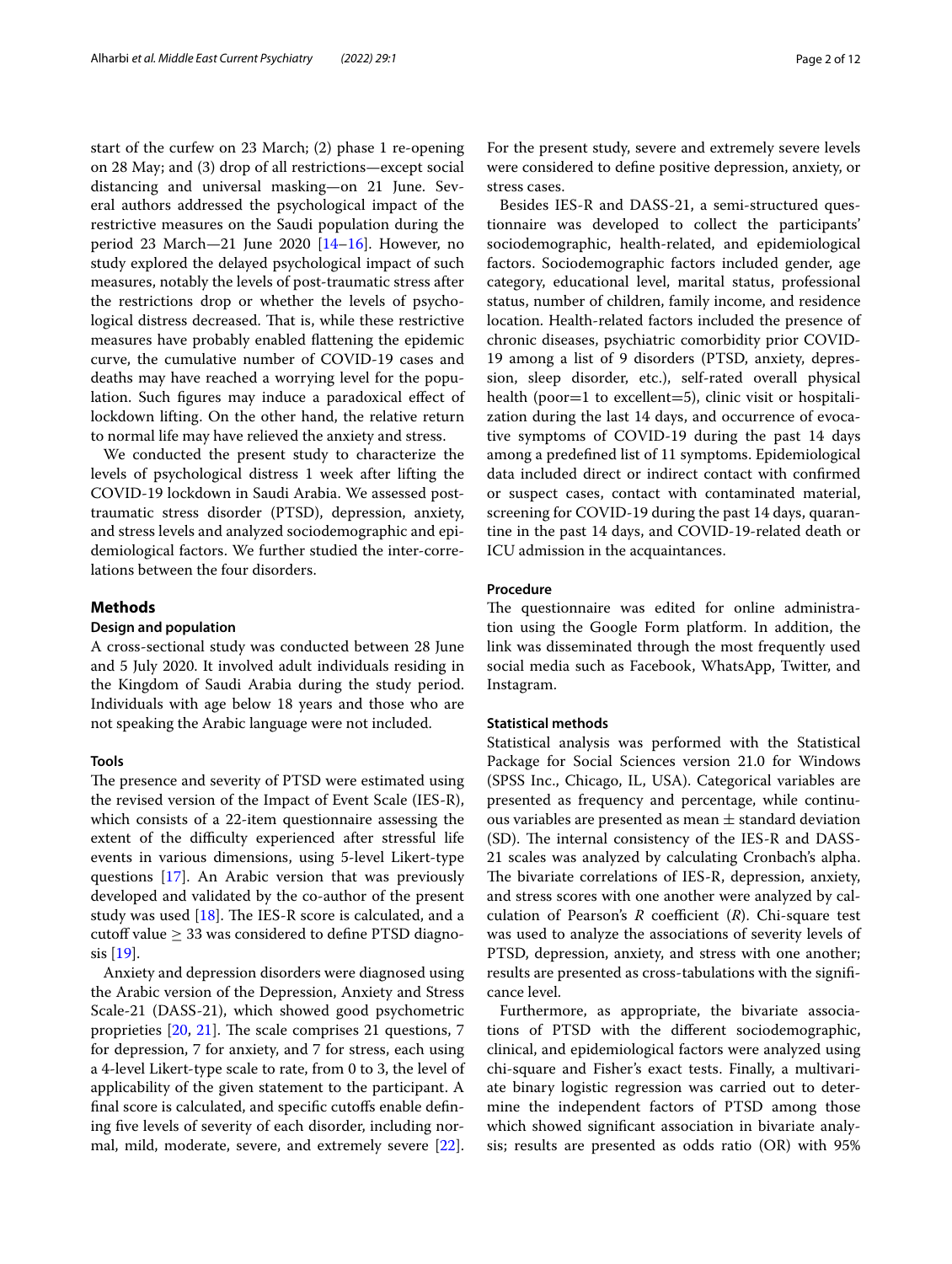confdence interval (95% CI). A *p* value of < 0.05 was considered to reject the null hypothesis.

## **Results**

## **Participants' characteristics**

A total of 1323 complete participation were received; however, due to overrepresentation of the 18-30 years age category (84.1%), a post-stratifcation was conducted to create an age-standardized sample by reference to the general population characteristics. This was carried by randomly selecting 300 participants out of the 1113 from the 18-30 years category, which resulted in a fnal sample size = 510. Demographic characteristics of the 510 included are depicted in Table [1](#page-2-0) and showed the predominance of young (18-30 years, 58.8%), males (59.2%) with high education (University of higher, 68.4%). Distribution by region was discrepant, with higher participation from Riyadh (27.6%), the Holy City of Makkah (23.3%), and Al Qassim (21.2%). Only 12.4% of the participants were working in the health sector.

## **Clinical and epidemiological characteristics**

Of the total participants, 31.0% reported having sufered headaches during the COVID-19 lockdown, and 44.3% reported at least one of the symptoms evocative for COVID-19. Other epidemiological data showed 7.6% and 7.8% direct and indirect contact cases with confrmed COVID-19 persons, respectively. Medical history showed chronic disease (13.7%), psychiatric comorbidity (11.4%), and a recent visit to the physician (23.7%). Approximately, 1 out of 10 (10.2%) were screened for COVID-19 in the past 14 days, 7.1% were quarantined, and 41.2% declared having a person who has died or been in ICU from COVID-19 (Table [2\)](#page-3-0). Details of psychiatric comorbidities are presented in Table [3](#page-3-1).

## **Assessment of PTSD, depression, anxiety, and stress**

All scales showed good reliability in the study population, with Cronbach's alphas for IES-R (0.923, 22 items), depression scale (0.896), anxiety scale (0.816), and stress scale (0.894). The calculated scores showed mean  $\pm$  SD for PTSD (IES-R, 28.45  $\pm$  18.00), stress (16.74  $\pm$  12.63), anxiety (10.84  $\pm$  10.21), and depression (16.98  $\pm$  13.16). The prevalence of PTSD (IES-R score  $\geq$  33) was 41.6%  $(95\% \text{ CI} = 37.3 - 46.0\%).$  There were high percentages of severe or extremely severe stress (27.8%), anxiety (31.4%), and depression (39.0%), which were associated with significantly higher prevalence  $(> 63%)$  of PTSD (Table [4](#page-4-0)). Further, there was a positive correlation of IES-R score with stress  $(R = 0.674)$ , anxiety  $(R = 0.648)$ , and depression ( $R = 0.608$ ) scores. Stress, anxiety, and depression scores were strongly correlated with each other  $(R =$ 0.725, 0.782, and 0.831).

### <span id="page-2-0"></span>**Table 1** Participants' characteristics  $(N = 510)$

| Parameter                  | Category          | N              | %          |
|----------------------------|-------------------|----------------|------------|
| Gender                     | Male              | 302            | 59.2       |
|                            | Female            | 208            | 40.8       |
| Age category (years)       | 18-30             | 300            | 58.8       |
|                            | $31 - 40$         | 128            | 25.1       |
|                            | $41 - 50$         | 58             | 11.4       |
|                            | $51 - 60$         | 20             | 3.9        |
|                            | >60               | $\overline{4}$ | 0.8        |
| Educational level          | Primary           | $\overline{2}$ | 0.4        |
|                            | Middle            | 7              | 1.4        |
|                            | Secondary         | 152            | 29.8       |
|                            | <b>University</b> | 282            | 55.3       |
|                            | Diploma           | 40             | 7.8        |
|                            | Master            | 20             | 3.9        |
|                            | PhD               | 7              | 1.4        |
| Region/province            | Makkah            | 119            | 23.3       |
|                            | Madinah           | 37             | 7.3        |
|                            | Riyadh            | 141            | 27.6       |
|                            | Qassim            | 108            | 21.2       |
|                            | Eastern Province  | 32             | 6.3        |
|                            | Northern regions  | 20             | 3.9        |
|                            | Southern regions  | 29             | 5.7        |
|                            | Moving            | 24             | 4.7        |
| Marital status             | Single            | 291            | 57.1       |
|                            | Married           | 208            | 40.8       |
|                            | Divorced          | 10             | 2.0        |
|                            | Widow             | 1              | $\cdot$ .2 |
| Number of children         | None              | 302            | 59.2       |
|                            | $1 - 3$           | 115            | 22.5       |
|                            | $4 - 6$           | 83             | 16.3       |
|                            | $7 - 10$          | 10             | 2.0        |
| Professional status        | Unemployed        | 71             | 13.9       |
|                            | Student           | 225            | 44.1       |
|                            | Employee          | 188            | 36.9       |
|                            | Entrepreneur      | 14             | 2.7        |
|                            | Retired           | 12             | 2.4        |
| Working in health sector   | No                | 447            | 87.6       |
|                            | Yes               | 63             | 12.4       |
| Relative working in health | No                | 351            | 68.8       |
| sector                     | Yes               | 159            | 31.2       |
| Family income (SAR)        | < 5k              | 67             | 13.1       |
|                            | $5-10k$           | 130            | 25.5       |
|                            | 10-15k            | 136            | 26.7       |
|                            | 15-20k            | 78             | 15.3       |
|                            | 20-25k            | 41             | 8.0        |
|                            | > 25k             | 58             | 11.4       |
| Accommodation              | Apartment         | 198            | 38.8       |
|                            | Floor             | 105            | 20.6       |
|                            | Villa             | 207            | 40.6       |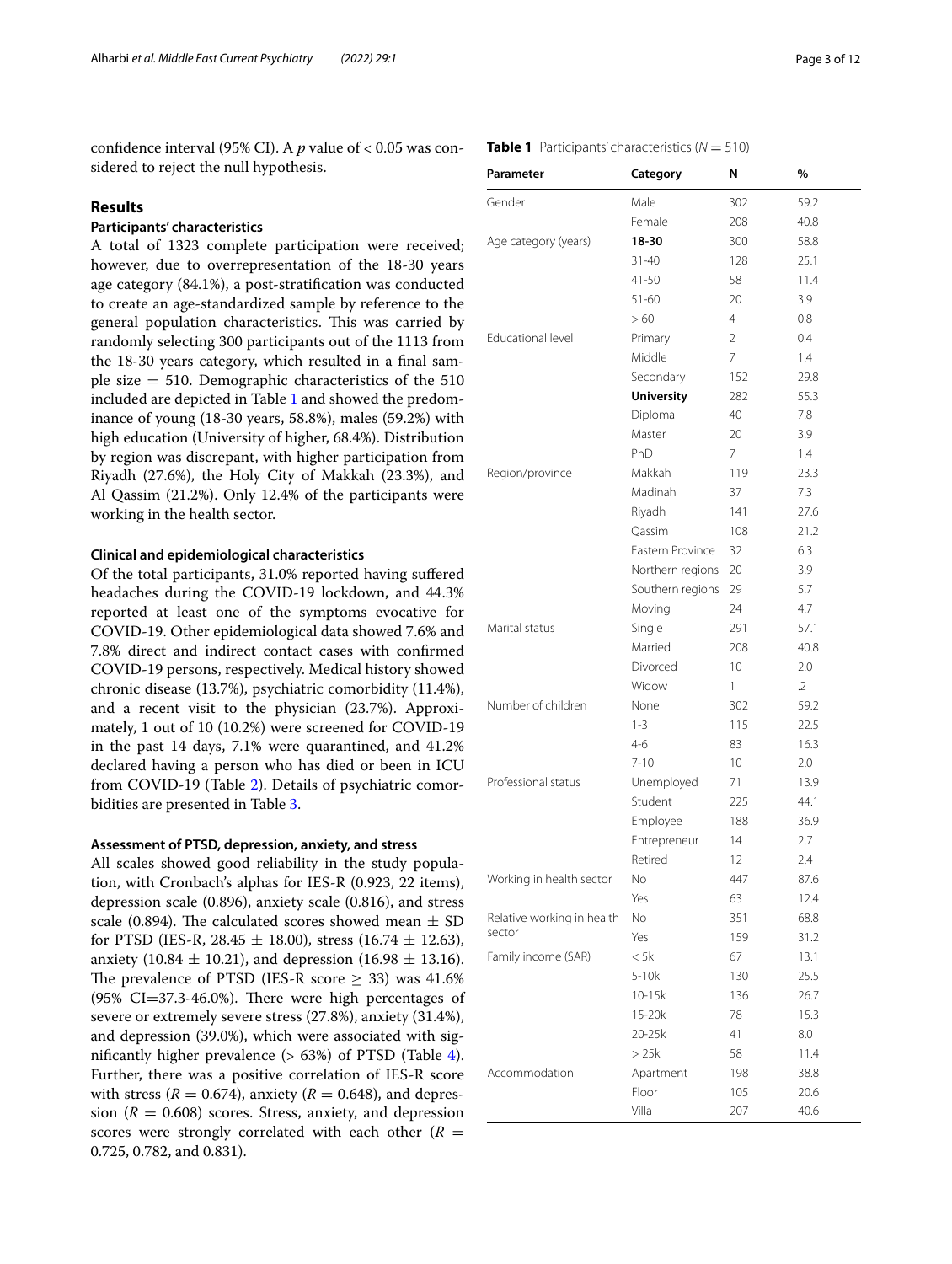**Table 1** (continued)

| Parameter     | Category      | N   | $\%$ |
|---------------|---------------|-----|------|
| No. occupants |               | 9   | 1.8  |
|               | $\mathcal{L}$ | 16  | 3.1  |
|               | $3 - 5$       | 173 | 33.9 |
|               | $6+$          | 312 | 61.2 |

<span id="page-3-0"></span>

| <b>Table 2</b> Risk factors and epidemiological data ( $N = 510$ ) |  |
|--------------------------------------------------------------------|--|
|--------------------------------------------------------------------|--|

| <b>Dimension/factor</b>                                           | Ν              | %    |
|-------------------------------------------------------------------|----------------|------|
| COVID-19-like symptoms during the past 14 days <sup>a</sup>       |                |      |
| Headache                                                          | 158            | 31.0 |
| Myalgia                                                           | 98             | 19.2 |
| Nasal congestion                                                  | 61             | 12.0 |
| Sore throat                                                       | 57             | 11.2 |
| Vertigo                                                           | 47             | 9.2  |
| Shortness of breath                                               | 40             | 7.8  |
| Diarrhea                                                          | 39             | 7.6  |
| Fever $> 1$ day                                                   | 25             | 4.9  |
| Dry cough                                                         | 19             | 3.7  |
| Other digestive complaints                                        | $\overline{2}$ | 0.4  |
| Anosmia-Ageusia                                                   | 1              | 0.2  |
| Number of COVID-19-like symptoms                                  |                |      |
| None                                                              | 284            | 55.7 |
| 1                                                                 | 83             | 16.3 |
| $\overline{\phantom{a}}$                                          | 61             | 12.0 |
| $3+$                                                              | 82             | 16.1 |
| Direct contact with a confirmed case                              | 39             | 7.6  |
| Indirect contact with a confirmed case                            | 40             | 7.8  |
| Contact with the suspect case                                     | 51             | 10.0 |
| Contact with contaminated material                                | 13             | 2.5  |
| Not sure                                                          | 146            | 28.6 |
| Self-reported overall physical health                             |                |      |
| Poor                                                              | 5              | 1.0  |
| Below moderate                                                    | 23             | 4.5  |
| Moderate                                                          | 92             | 18.0 |
| Optimal                                                           | 144            | 28.2 |
| <b>Fxcellent</b>                                                  | 246            | 48.2 |
| Chronic disease                                                   | 70             | 13.7 |
| Psychiatric comorbidity <sup>b</sup>                              | 58             | 11.4 |
| Clinic or physician consultation in the past 14 days              | 121            | 23.7 |
| Hospitalization in the past 14 days                               | 4              | 0.8  |
| Screening for COVID-19 in the past 14 days                        | 52             | 10.2 |
| Quarantined in the past 14 days                                   | 36             | 7.1  |
| COVID-19 related death or ICU admission in the acquaint-<br>ances | 210            | 41.2 |

<sup>a</sup> A participant may experience more than one symptom

<sup>b</sup> Psychiatric history is detailed in Table [3](#page-3-1)

| N              | $\%$ |
|----------------|------|
| 9              | 1.8  |
| 38             | 7.5  |
| 40             | 7.8  |
| 16             | 3.1  |
| 4              | 0.8  |
| 17             | 3.3  |
| 43             | 8.4  |
| 4              | 0.8  |
| $\mathfrak{D}$ | 0.4  |
| 62             | 12.2 |
|                |      |

#### <span id="page-3-1"></span>**Table 3** Psychiatric comorbidity in the study population

#### **Sociodemographic factors associated with PTSD**

The prevalence of PTSD was highest in Eastern Province (62.5%), followed by Al Madinah (54.1%), both were knowledge to have a high prevalence risk of COVID-19 (> 10,000 cases per 1 million inhabitants). By classifying the regions into three categories, we observed a signifcant association of the prevalence of PTSD with the prevalence risk of COVID-19 in the region ( $p = 0.020$ ). No association of PTSD prevalence was found with gender, age, educational level, profession, or family income (Table [5\)](#page-5-0). Comparable associations were found with the prevalence of severe or extremely severe depression, anxiety, and stress as determined using DASS-21 (Table [1](#page-10-5)S).

## **Epidemiological and health-related factors associated with PTSD**

Of the 11 explored symptoms, 6 were likely to be associated with higher prevalence of PTSD; these included fever (60.0% vs 40.6%,  $p = 0.055$ ), sore throat (52.6% vs 40.2%,  $p = 0.072$ ), difficulty breathing (55.0% vs 40.4%, *p* = 0.073), headache (51.3% vs 37.2%, *p* = 0.003), myalgia (54.1% vs 38.6%,  $p = 0.005$ ), and dry cough (57.9%) vs 40.9%,  $p = 0.141$ , versus absence of the symptom, respectively. These symptoms were designated as "alarming symptoms," and their number was signifcantly associated with a higher percentage of PTSD  $(p = 0.019)$ . Likewise, the percentage of PTSD was associated with the presence of chronic disease (54.3% vs 39.5%,  $p = 0.020$ ) or psychiatric comorbidity (56.9% vs 39.6%,  $p = 0.012$ ), versus absence respectively, while it was inversely associated with the self-reported overall physical health status  $(p = 0.001)$ . Notably, PTSD was more frequent among participants who declared having in their acquaintance a person who was dead from or admitted in ICU for COVID-19 (49.0% vs 36.3%,  $p = 0.004$ ), compared with those who had none respectively (Table [6\)](#page-6-0). Comparable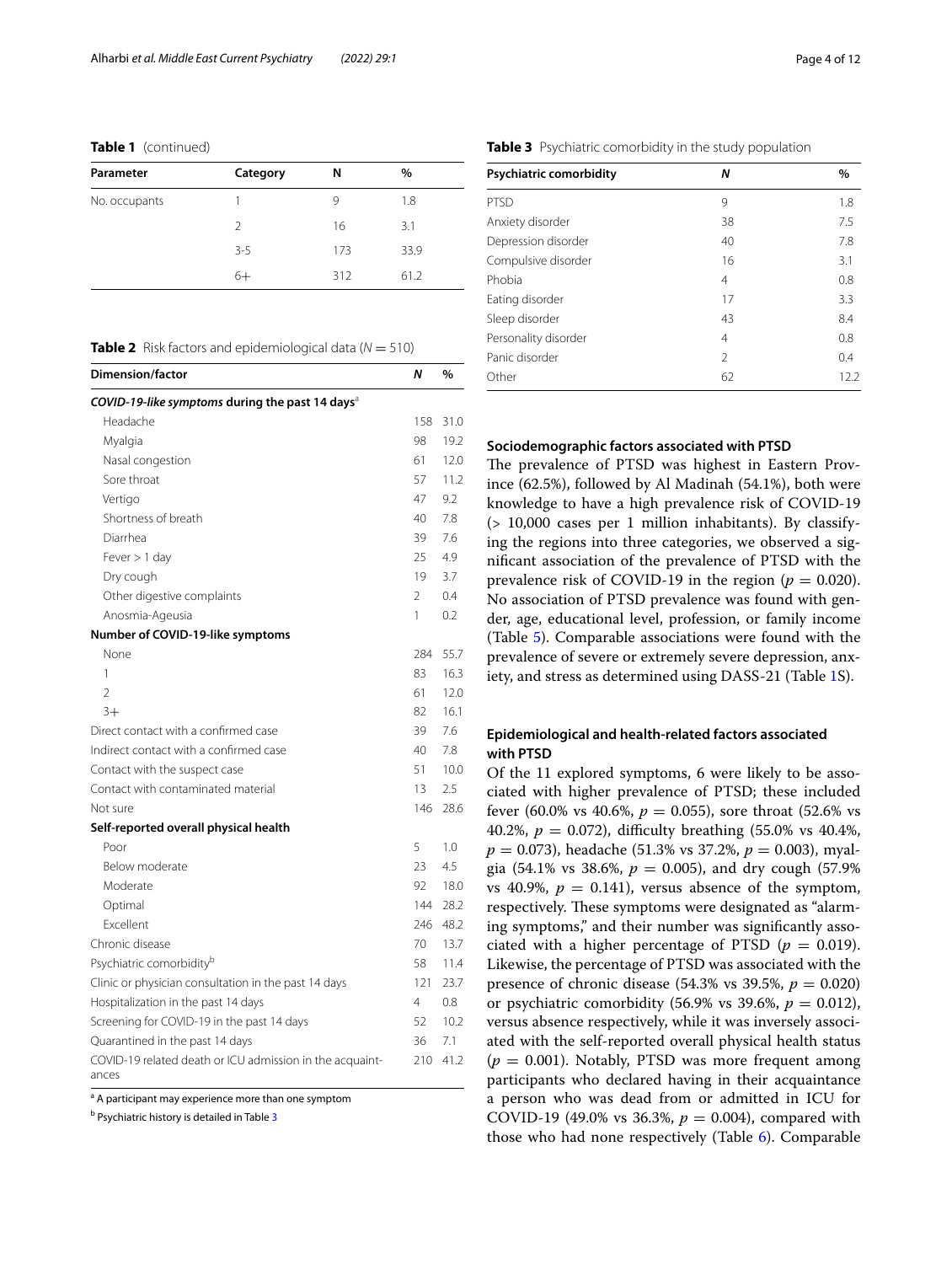| <b>Disorder</b> | Severity (score) | N   | $\%$ | Prevalence <sup>§</sup> of PTSD (IES-R score $\geq$ 33) |      |           |
|-----------------|------------------|-----|------|---------------------------------------------------------|------|-----------|
|                 |                  |     |      | Ν                                                       | $\%$ | p value   |
| <b>PTSD</b>     | No PTSD (0-23)   | 215 | 42.2 |                                                         |      |           |
|                 | Partial (24-32)  | 83  | 16.3 |                                                         |      |           |
|                 | Probable (33-36) | 41  | 8.0  |                                                         |      |           |
|                 | Severe $(37+)$   | 171 | 33.5 |                                                         |      |           |
| <b>Stress</b>   | Normal           | 262 | 51.4 | 37                                                      | 14.1 |           |
|                 | Mild             | 34  | 6.7  | 16                                                      | 47.1 |           |
|                 | Moderate         | 72  | 14.1 | 45                                                      | 60.5 |           |
|                 | Severe           | 73  | 14.3 | 56                                                      | 76.7 |           |
|                 | Extremely severe | 69  | 13.5 | 58                                                      | 84.1 | $< .001*$ |
| Anxiety         | Normal           | 241 | 47.3 | 38                                                      | 15.8 |           |
|                 | Mild             | 37  | 7.3  | 11                                                      | 29.7 |           |
|                 | Moderate         | 72  | 14.1 | 37                                                      | 51.4 |           |
|                 | Severe           | 48  | 9.4  | 32                                                      | 66.7 |           |
|                 | Extremely severe | 112 | 22.0 | 94                                                      | 83.9 | $< .001*$ |
| Depression      | Normal           | 189 | 37.1 | 29                                                      | 15.3 |           |
|                 | Mild             | 48  | 9.4  | 15                                                      | 31.3 |           |
|                 | Moderate         | 74  | 14.5 | 26                                                      | 35.1 |           |
|                 | Severe           | 65  | 12.7 | 41                                                      | 63.1 |           |
|                 | Extremely severe | 134 | 26.3 | 101                                                     | 75.4 | $< .001*$ |

<span id="page-4-0"></span>**Table 4** Levels and incidence of post-traumatic stress disorder and anxiety and depression following COVID-19 lockdown (*N* = 510)

§ Numbers and percentages are calculated on the corresponding row category

\*Statistically signifcant result (*p* < 0.050)

associations were found with the prevalence of severe or extremely severe depression, anxiety, and stress as determined using DASS-21 (Table [2S](#page-10-6)).

#### **Predictors of PTSD**

The risk of developing PTSD was independently associated with residence in high COVID-19 prevalence region  $(OR = 2.25, p = 0.004)$ , poor  $(OR = 3.98, p = 0.002)$ or moderate (OR = 1.63,  $p = 0.048$ ) self-assessed overall physical health, psychiatric comorbidity ( $OR = 1.87$ ,  $p = 0.036$ , having developed more than three alarming symptoms ( $OR = 1.94$ ,  $p = 0.039$ ), and having in the acquaintance a person who was dead from or admitted in ICU for COVID-19 (OR = 1.54,  $p = 0.026$ ) (Table [7\)](#page-7-0).

## **Discussion**

#### **Prelude**

As the world is facing a recent exacerbation of new COVID-19 cases and deaths, the shadow of a new lockdown looms over the populations, carrying the fears and worries of a dark future for many people [\[22–](#page-11-8)[24\]](#page-11-9). Yet, the psychological sequelae of the frst lockdown are not completely healed since the return to the normal life is long in coming while the damage is severe. The major fndings of the present study provide strong indications regarding the psychological impact of the COVID-19 crisis and the associated restrictive lockdown measures in a society where psychiatric and psychological care is not common and where the religious and social conventions endorse resilience and reliance on God as the main coping strategies, both with everyday life stressors and sudden changes in well-being [\[25–](#page-11-10)[27\]](#page-11-11).

## **Increased psychological distress after the lifting of COVID-19 lockdown in the Saudi population**

Both IES-R and DASS scales performed well in the study population. These scales showed a high prevalence of PTSD 1 week after lifting the frst COVID-19 lockdown, which was signifcantly associated with high levels of stress, anxiety, and depression disorders. On the other hand, there was no disparity of PTSD or stress, anxiety, and depression disorders across the diferent sociodemographic factors. The major observation is that PTSD and depression fgures found in the present study were higher than those found during the lockdown period. A study by Alshehri et al. found a prevalence of PTSD of approximately 25% using the PTSD checklist (PCL-5) for Diagnostic and Statistical Manual of Mental Disorders 5 (DSM-5) criteria. Additionally, the study showed signifcant associations of the prevalence of PTSD with sociodemographic factors as it was higher in females, single participants, and low-income classes [[15](#page-11-12)]. Likewise,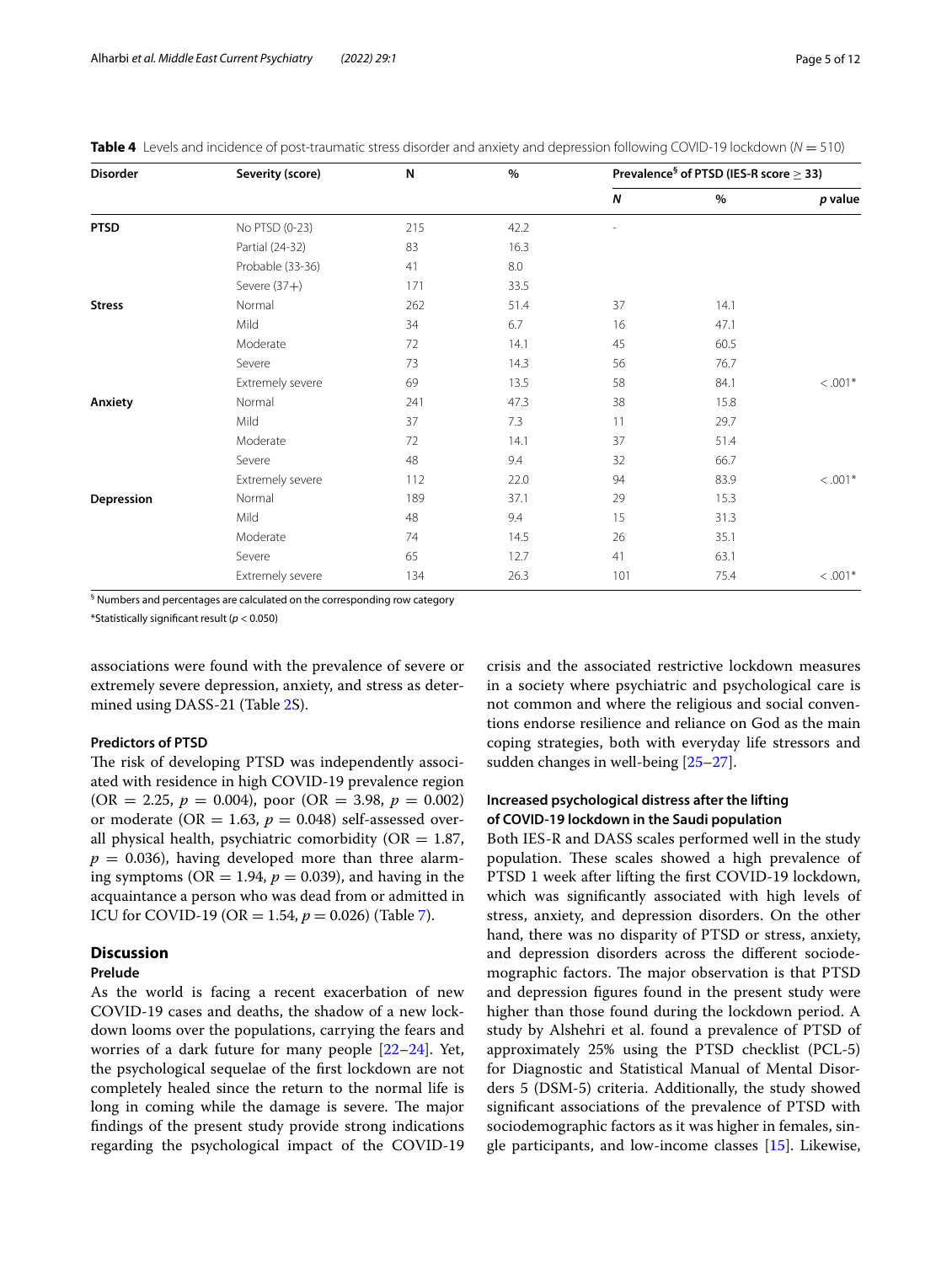# <span id="page-5-0"></span>**Table 5** Sociodemographic factors associated with PTSD post COVID-19 lockdown

| Parameter                                       | Category              | N              | $\%$ | p value |
|-------------------------------------------------|-----------------------|----------------|------|---------|
| Gender                                          | Male                  | 128            | 42.4 |         |
|                                                 | Female                | 84             | 40.4 | .653    |
| Age category (years)                            | $18 - 30$             | 123            | 41.0 |         |
|                                                 | $31 - 40$             | 57             | 44.5 |         |
|                                                 | $41 - 50$             | 27             | 46.6 |         |
|                                                 | > 50                  | 5              | 20.8 | .148    |
| Educational level                               | Primary               | $\mathbf{1}$   | 50.0 |         |
|                                                 | Middle                | $\overline{2}$ | 28.6 |         |
|                                                 | Secondary             | 64             | 42.1 |         |
|                                                 | University            | 116            | 41.1 |         |
|                                                 | Post-graduate         | 29             | 43.3 | .955    |
| Region/province                                 | Makkah                | 48             | 40.3 |         |
|                                                 | Madinah               | 20             | 54.1 |         |
|                                                 | Riyadh                | 51             | 36.2 |         |
|                                                 | Qassim                | 46             | 42.6 |         |
|                                                 | Eastern Province      | 20             | 62.5 |         |
|                                                 | Northern regions      | $\overline{4}$ | 20.0 |         |
|                                                 | Southern regions      | 11             | 37.9 |         |
|                                                 | Moving                | 12             | 50.0 | $.041*$ |
| Region prevalence (cases per 1 million inhabit- | Low $(< 10k)$         | 59             | 34.9 |         |
| ants)                                           | Moderate (10-12k)     | 95             | 40.8 |         |
|                                                 | High(>12k)            | 46             | 54.8 |         |
|                                                 | Unclassified (moving) | 12             | 50.0 | $.020*$ |
| Marital status                                  | Single                | 123            | 42.3 |         |
|                                                 | Married               | 84             | 40.4 |         |
|                                                 | Divorced              | 5              | 50.0 |         |
|                                                 | Widow                 | $\mathbb O$    | 0.0  | .757    |
| Number of children                              | None                  | 126            | 41.7 |         |
|                                                 | $1 - 3$               | 51             | 44.3 |         |
|                                                 | $4 - 6$               | 31             | 37.3 |         |
|                                                 | $7 - 10$              | $\overline{4}$ | 40.0 | .804    |
| Professional status                             | Unemployed            | 29             | 40.8 |         |
|                                                 | Student               | 93             | 41.3 |         |
|                                                 | Employee              | 82             | 43.6 |         |
|                                                 | Entrepreneur          | 4              | 28.6 |         |
|                                                 | Retired               | 4              | 33.3 | .799    |
| Working in health sector                        | No                    | 187            | 41.8 |         |
|                                                 | Yes                   | 25             | 39.7 | .746    |
| Relative working in health sector               | $\rm No$              | 154            | 43.9 |         |
|                                                 | Yes                   | 58             | 36.5 | .116    |
| Family income (SAR)                             | $< 5 \mathrm{k}$      | 35             | 52.2 |         |
|                                                 | $5-10k$               | 55             | 42.3 |         |
|                                                 | $10 - 15k$            | 56             | 41.2 |         |
|                                                 | $15-20k$              | 24             | 30.8 |         |
|                                                 | $20-25k$              | 21             | 51.2 |         |
|                                                 | >25k                  | 21             | 36.2 | .102    |
| Accommodation                                   | Apartment             | $87\,$         | 43.9 |         |
|                                                 | Floor                 | $46\,$         | 43.8 |         |
|                                                 | Villa                 | 79             | 38.2 | .435    |
| No. occupants                                   | $\mathbf{1}$          | 3              | 33.3 |         |
|                                                 | $\overline{2}$        | 5              | 31.3 |         |
|                                                 | $3 - 5$               | $77\,$         | 44.5 |         |
|                                                 | $6+$                  | 127            | 40.7 | .645    |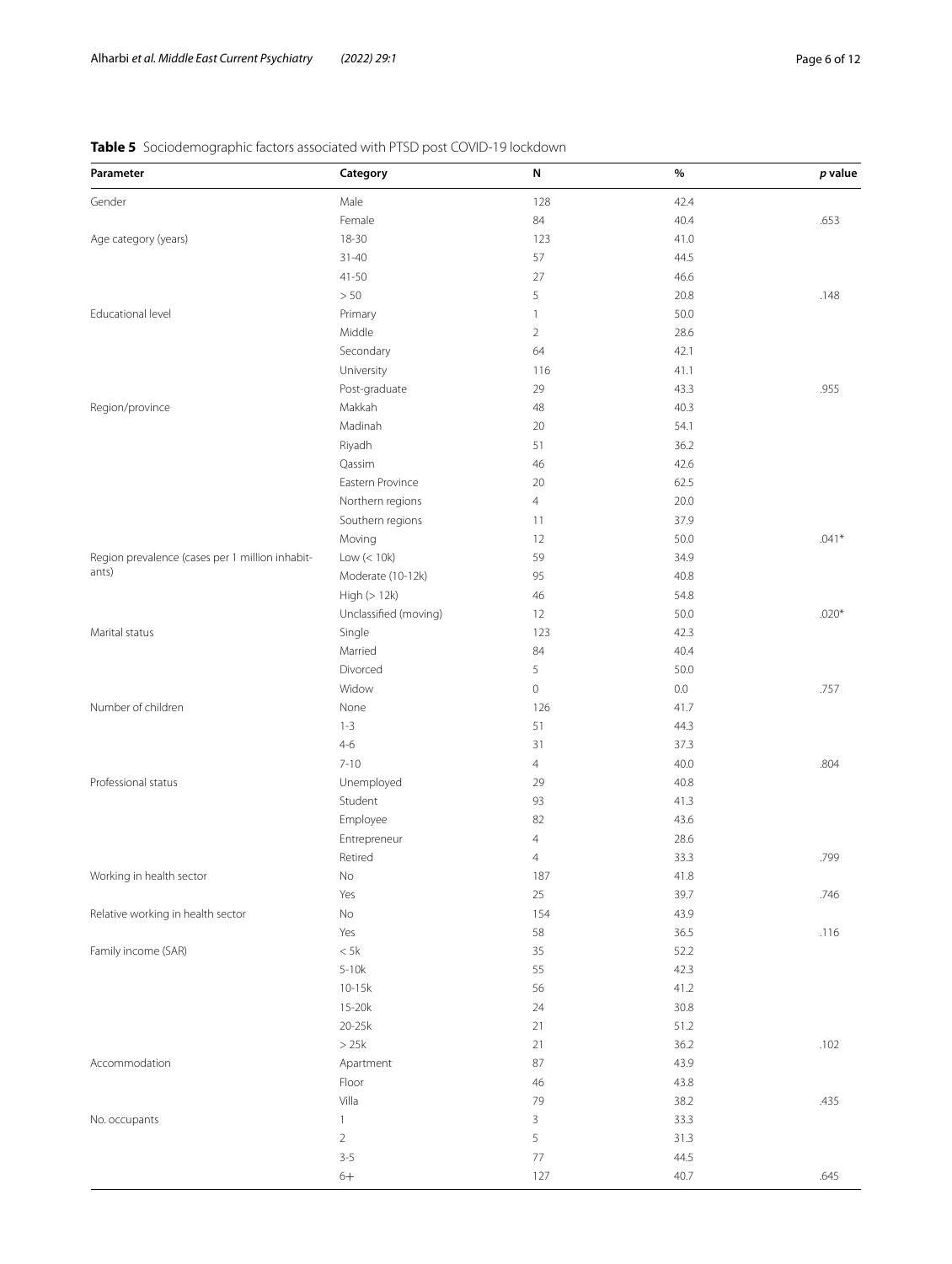## **Table 5** (continued)

\*Statistically signifcant result (*p* < 0.050)

| Factor                                                        | Level                | $\boldsymbol{N}$ | %    | p value             |
|---------------------------------------------------------------|----------------------|------------------|------|---------------------|
| No. of alarming symptoms                                      | None                 | 113              | 36.6 |                     |
|                                                               | 1                    | 42               | 45.2 |                     |
|                                                               | $\overline{2}$       | 28               | 49.1 |                     |
|                                                               | $3+$                 | 29               | 56.9 | $.019*$             |
| Direct contact with a confirmed case                          | No                   | 195              | 41.4 |                     |
|                                                               | Yes                  | 17               | 43.6 | .790                |
| Indirect contact with a confirmed case                        | <b>No</b>            | 199              | 42.3 |                     |
|                                                               | Yes                  | 13               | 32.5 | .225                |
| Contact with the suspect case                                 | No                   | 190              | 41.4 |                     |
|                                                               | Yes                  | 22               | 43.1 | .811                |
| Contact with contaminated material                            | No                   | 205              | 41.2 |                     |
|                                                               | Yes                  | $\overline{7}$   | 53.8 | .363                |
| Not sure                                                      | No                   | 94               | 42.5 |                     |
|                                                               | Yes                  | 118              | 40.8 | .699                |
| Self-reported overall physical health                         | Low                  | 20               | 71.4 |                     |
|                                                               | Moderate             | 48               | 52.2 |                     |
|                                                               | Optimal or excellent | 144              | 36.9 | $< .001*$           |
| Chronic disease                                               | No                   | 174              | 39.5 |                     |
|                                                               | Yes                  | 38               | 54.3 | $.020*$             |
| Psychiatric comorbidity                                       | No                   | 179              | 39.6 |                     |
|                                                               | Yes                  | 33               | 56.9 | $.012*$             |
| Clinic or physician consultation in the past 14 days          | No                   | 161              | 41.4 |                     |
|                                                               | Yes                  | 51               | 42.1 | .882                |
| Hospitalization in the past 14 days                           | No                   | 210              | 41.5 |                     |
|                                                               | Yes                  | $\overline{2}$   | 50.0 | $.731$ <sup>F</sup> |
| Screening for COVID-19 in the past 14 days                    | No                   | 193              | 42.1 |                     |
|                                                               | Yes                  | 19               | 36.5 | .437                |
| Quarantined in the past 14 days                               | No                   | 197              | 41.6 |                     |
|                                                               | Yes                  | 15               | 41.7 | .990                |
| Person dead from or admitted in ICU for COVID-19 in acquaint- | No                   | 109              | 36.3 |                     |
| ances                                                         | Yes                  | 103              | 49.0 | $.004*$             |

<span id="page-6-0"></span>

|  | Table 6 Health-status and epidemiological factors associated with PTSD post-COVID-19 lockdown (N = 510) |  |  |  |  |  |  |  |
|--|---------------------------------------------------------------------------------------------------------|--|--|--|--|--|--|--|
|--|---------------------------------------------------------------------------------------------------------|--|--|--|--|--|--|--|

\*Statistically signifcant result (*p* < 0.050); test used

F Fisher's exact test, otherwise, chi-square test was used

Alkhamees et al. observed lower rates of PTSD (23.6%), and severe or extremely severe stress (13.7%), anxiety (13.9%), and depression (17.4%) using IES-R and DASS-21. Furthermore, Alkhamees et al. observed signifcantly higher scores among females and younger age categories in all disorders [[16](#page-11-2)]. Another study by Alghamdi et al. used DASS-21 to assess psychological distress during the 5th week of the complete curfew among the public, healthcare workers, and security force personnel in Saudi Arabia. Authors found comparable prevalence rates of severe or extremely severe depression (13% to 17%) and anxiety (22.5% to 25%) between the three subpopulations, whereas security force personnel had relatively lower levels of stress (~7%) compared to the two other categories (14.5%-18%) respectively [\[14](#page-11-1)]. Overall, the levels of PTSD and depression reported in the present study are higher than those reported in other Saudi studies conducted during the curfew period. Several factors may contribute to the rise of psychological distress indices found in the present study. We propose four main theories that may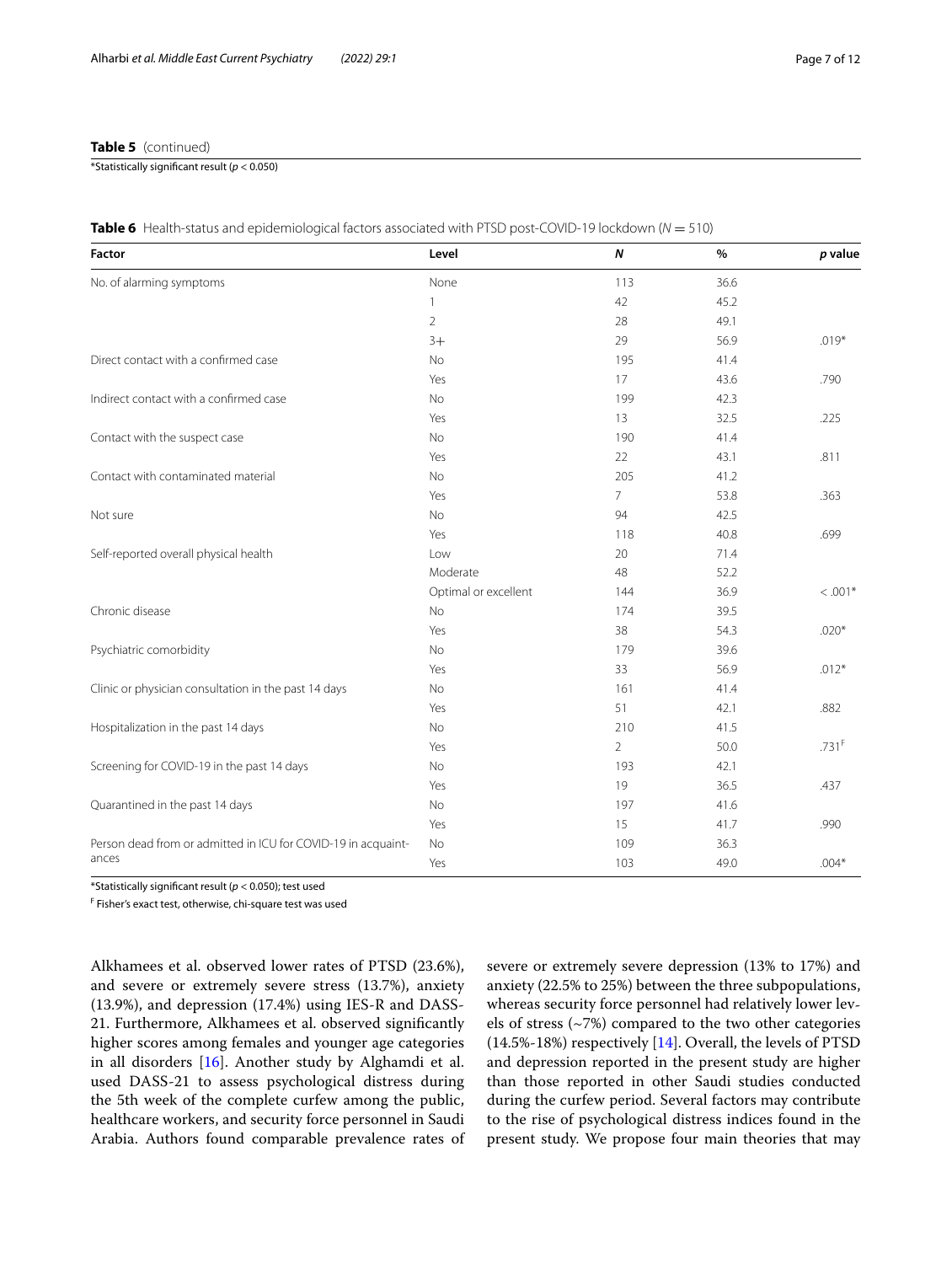| Factor                                                          | Category             | <b>OR</b> | 95% CI                   |                          | p value |
|-----------------------------------------------------------------|----------------------|-----------|--------------------------|--------------------------|---------|
| COVID-19 prevalence in location                                 | Low                  | Ref       | $\overline{\phantom{a}}$ | ۰                        | $.021*$ |
|                                                                 | Moderate             | 1.25      | 0.81                     | 1.92                     | .310    |
|                                                                 | High                 | 2.25      | 1.29                     | 3.93                     | $.004*$ |
|                                                                 | Unclassified         | 2.23      | 0.92                     | 5.41                     | .077    |
| Self-assessed overall physical health                           | Poor                 | 3.98      | 1.66                     | 9.54                     | $.002*$ |
|                                                                 | Moderate             | 1.63      | 1.00                     | 2.64                     | $.048*$ |
|                                                                 | Optimal or excellent | Ref       | $\overline{\phantom{a}}$ | $\overline{\phantom{0}}$ | $.002*$ |
| Chronic disease                                                 | Yes                  | 1.56      | 0.92                     | 2.67                     | .102    |
| Psychiatric history                                             | Yes                  | 1.87      | 1.04                     | 3.34                     | $.036*$ |
| Person dead or admitted in ICU for COVID-19 in<br>acquaintances | Yes                  | 1.54      | 1.05                     | 2.24                     | $.026*$ |
| Alarming symptoms                                               | Nil                  | Ref       | $\overline{\phantom{a}}$ | $\overline{\phantom{0}}$ | .086    |
|                                                                 |                      | 1.40      | .85                      | 2.31                     | .181    |
|                                                                 | $\overline{2}$       | 1.65      | .91                      | 2.98                     | .096    |
|                                                                 | $3+$                 | 1.94      | 1.03                     | 3.64                     | $.039*$ |

## <span id="page-7-0"></span>**Table 7** Independent factors associated with PTSD post COVID-19 lockdown

Multivariate logistic regression: dependent variable  $=$  post-traumatic stress syndrome

*OR* odds-ratio, *95% CI* 95% confdence interval, *Ref* category used as reference in the regression equation

\*Statistically signifcant result (*p* < 0.050)

competitively explain these figures. These theories are the following:

- 1. Overestimation due to inappropriateness of the scales
- 2. The hugeness of the epidemiological picture and or severity of the restrictive measures
- 3. The snowballing proportion of vulnerable individuals
- 4. Increase in risk perception among the population after the lifting of the curfew and the recognition of the extent of the pandemic

The following sections discuss these theories and provide directions toward their practical implications in light of the literature and the present study fndings.

## **Overestimation: Are the used PTSD scales appropriate in COVID-19?**

By focusing on PTSD, the frst theory to explain the high levels consists of questioning the validity of the assessment tools and their appropriateness in the context of COVID-19. Internationally, the prevalence of clinically signifcant PTSD during the COVID-19 crisis was variable and did not seem to be consistent with the epidemiological fgures. For example, in Italy, where the crisis was remarkably severe, a national online study, using the PCL-5 scale, found 20% of cases with signifcant PTSD symptoms among 1321 participants, which was positively associated with anxiety and depression symptoms. In contrast to our study, the Italian study found a statistically signifcant association of PTSD with gender, educational level, and positive COVID-19 contacts [[28\]](#page-11-13). On the other hand, signifcantly higher fgures were reported from other countries. A Lebanese study that used the PTSD Checklist–Civilian Version (PCL-C) to screen for PTSD symptoms among Lebanese citizens found a very high prevalence of symptoms, 2 weeks after the start date of the lockdown, notably numbing symptoms characterized by avoidance and passivity (up to 43.4%) and active symptoms (up to 33.2%). The same study showed a remarkable increase in the prevalence of symptoms in the 4th week of lockdown, exceeding 60% [\[29](#page-11-14)]. In Portugal, a recent study showed similarly high rates of severe PTSD (42.3%), which is comparable to fndings of our study; however, signifcantly lower rates of severe or extremely severe depression (1.1%), anxiety (6.2%), and stress (0.0) were reported [[30](#page-11-15)]. Similar to our study, the Portuguese study used IES-R and DASS-21 scales.

The PTSD figures found in the present study and other studies may be overestimated due to a potential inappropriateness of the screening tools to the case of an ongoing crisis. By looking into the 22 IES-R items, at least 10 of them may be misinterpreted and result in false-positive responses. For example, a positive answer to items 1 (any reminder brought back feelings about it), 5 (I avoided letting myself get upset when I thought about it or was reminded of it), or 21 (I felt watchful and on-guard) may be confounded with the effect of the continuous flow of breaking news on the pandemic, an actual socioeconomic impact such as income decrease, or the fear of being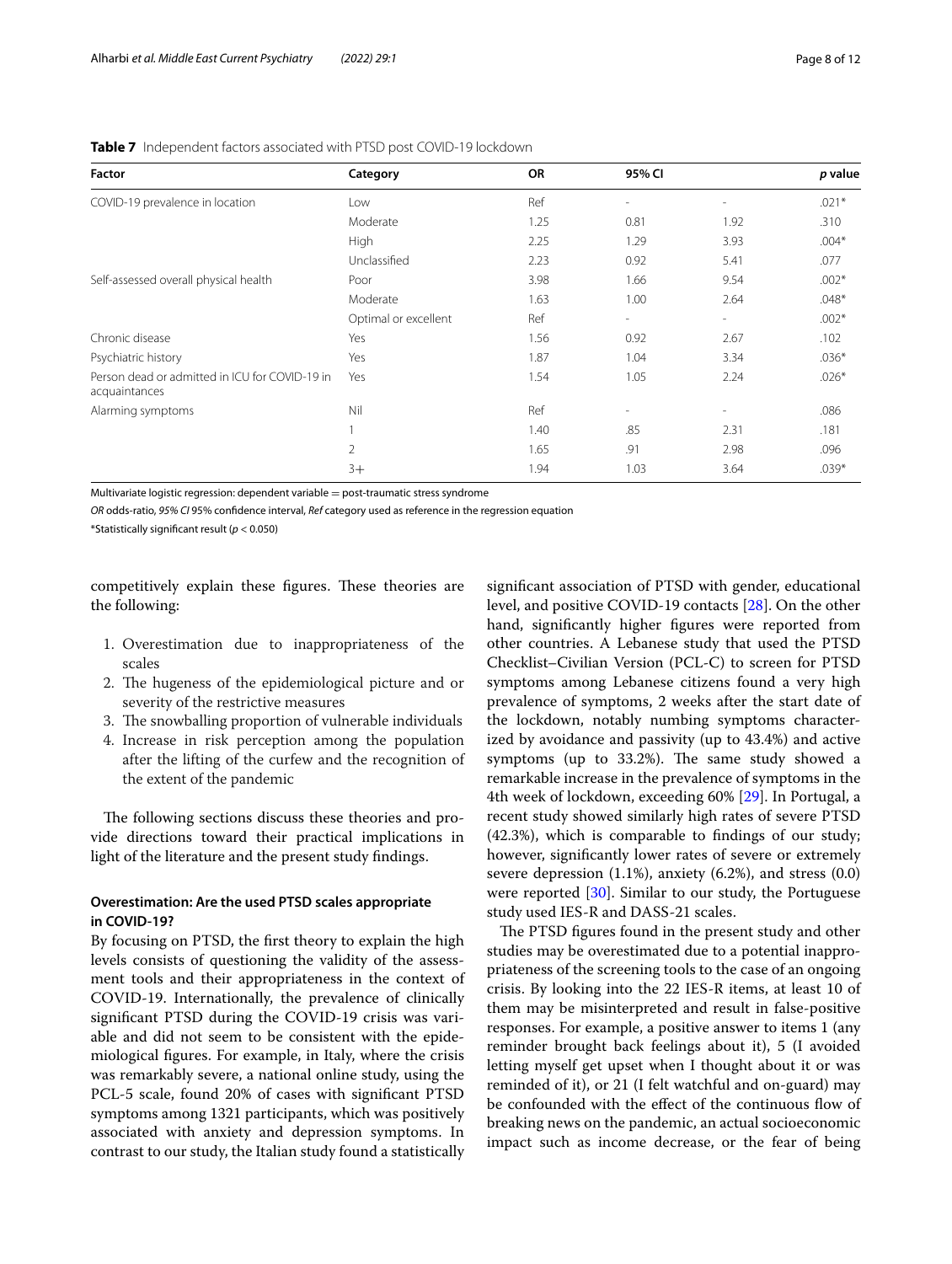infected, respectively. It is interesting to note that an Italian team developed a COVID-19-specifc tool to screen for PTSD, which found a prevalence of PTSD symptomatology as high as 27.5% that correlated with other indicators of psychological health, including general distress  $(r = 0.77)$  and sleep disturbance  $(r = 0.53)$ . On the other hand, the Italian COVID-19-PTSD scale correlated well with the IES-R overall scale  $(r = 0.70)$  and subscales  $(r = 0.70)$ 0.39 to 0.66) [\[31](#page-11-16)]. Furthermore, the risk mentioned above of overestimation and false positivity should be considered, especially in online-based studies. It would be of considerable interest to study the sensitivity and specifcity of the scales used to assess psychological distress during COVID-19 by reference to clinical diagnosis by a psychiatrist.

## **The hugeness of the epidemiological picture or severity of the restrictive measure?**

Remarkably, the highest rates of PTSD were observed in the Eastern Province and Al Madinah, both having been subject to stricter lockdown measures inducing more prolonged and more stringent movement restrictions due to the higher number of COVID-19 cases in the frst mass screening data [\[32](#page-11-17)]. By contrast, the lowest prevalence of PTSD was found in regions with the lowest prevalence of COVID-19, notably the southern regions. Another national study confrmed this, which showed a signifcantly higher prevalence of PTSD in the Eastern province (32.2%), while the lowest rates were reported in the Southern region  $(18.7%)$  [\[15](#page-11-12)]. This difference between the regions may be explained by the severity of lockdown and curfew measures. According to community mobility reports, the most substantial decline in the population mobility in the Eastern Province and Al Madinah was in April-May 2020 and reached down to −91% from baseline  $[33]$  $[33]$ . This suggestion is supported by a study from the USA, which showed higher levels of psychological distress in populations from states that implemented more restrictive lockdown and curfew policies  $[34]$  $[34]$ . This constitutes a critical public health indicator of interest for policymakers, health care providers, and individuals, directing the need for preventive actions and psychological support solutions to be implemented in the regions with the highest risk of stricter lockdown.

To this day, nearly 1 year after the start of the pandemic, both the Eastern and Al Madinah Provinces show the highest cumulative prevalence rates, with more than 18k and 14k cases per 1 million people, respectively [\[35](#page-11-20)]. Updated data (31 January 2021) from community mobility reports per region show a −29% and −32% decline in park visits in the two provinces versus a national average of  $-23\%$  [\[36\]](#page-11-21). In the meantime, other regions are witnessing an even more substantial decline in mobility, such as Al Jowf, Hail, and Jazan, despite their relatively lower prevalence rates [[35,](#page-11-20) [36\]](#page-11-21). Such persistence of reduced mobility despite lifting the restrictions may indicate an overall shift in the lifestyle. Yet, the possibility of this being due to the crisis' socioeconomic and psychological adverse efects or denoting an alienation to social distancing should be raised. Alienation is defned as the loss of personal and social connections in the context of recurrent negative emotions, leading to feelings of powerlessness, meaninglessness, normlessness, isolation, and self-estrangement  $[17, 37]$  $[17, 37]$  $[17, 37]$ . There is a strong association of alienation with the occurrence of PTSD symptoms, and this was notably observed in response to the social distancing during the COVID-19 [[38\]](#page-11-23). Furthermore, it was suggested that persistent stress and PTSD are part of a vicious cycle inducing immunosuppression, which may increase susceptibility to COVID-19 infection [\[39](#page-11-24)]. Consequently, monitoring the population's psychological and social well-being is highly recommended, especially in regions subject to more stringent mobility-restricting measures.

#### **The snowballing proportion of vulnerable individuals**

In the present study, psychiatric comorbidity was reported by 11.4% of the participants and was independently associated with an 87% increase in the risk of PTSD. In their study on the Saudi population, Alshehri et al. found that having a psychiatric condition was independently associated with an even higher risk ( $OR > 3$ ) of developing PTSD during the COVID-19 pandemic, as demonstrated in their stepwise multivariate regression [[15\]](#page-11-12). Comparably, Alkhamees et al. evidenced a positive correlation between a positive psychiatric history and IES-R, DASS-stress, anxiety, and depression scores [[16\]](#page-11-2). Several authors have probed into the hypothesis of whether individuals with psychological and psychiatric disorders are experiencing more psychological distress during the COVID-19 crisis and lockdown. A case-control study that used the IES-R and DASS-21 scales, like our study, showed a higher prevalence of PTSD (31.6% vs 13.8%) and severe or extremely severe anxiety (14.4%% vs 0.9%), depression (13.2% vs 0.9%), and stress (7.8% vs 0.0%) among individuals with psychiatric history compared with their counterparts, respectively. Additionally, the study found a higher prevalence of moderately severe (19.7% vs 1.8%) and severe (7.9% vs 0.9%) clinical insomnia using the insomnia severity index (ISI) [\[40\]](#page-11-25). Another case-control study compared individuals with a previous history of depression or suicidal attempts versus those without in terms of the development of depressive disorders, distress, and change in suicidal thoughts during the COVID-19 crisis. Findings showed higher levels of distress and depressive symptoms among both participants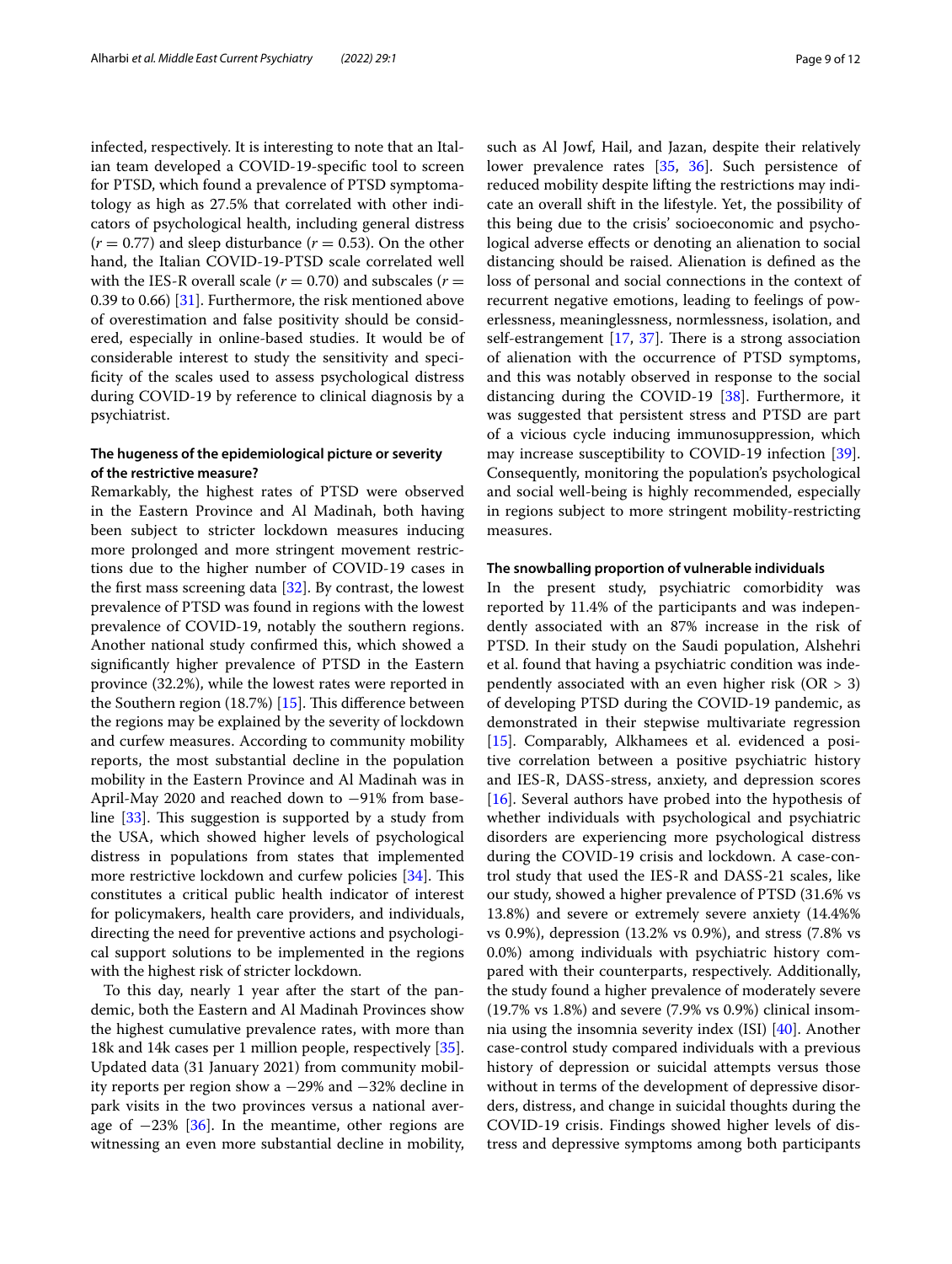with a history of depression (16.5% and 23.3% vs 8.7% and 9.0%) and those with a history of suicidal attempts (16.9% and 38.7% vs 1.9% and 12.0%), compared to their respective controls. Additionally, a signifcant increase in suicidal thoughts was observed among controls, although lesser than in cases  $[41]$  $[41]$ . This denotes the higher vulnerability of psychiatric patients to the COVID-19 crisis and lockdown, which has a signifcant clinical implication in the management of psychiatric patients. Nevertheless, these observations primarily raise another important public health concern: the rising incidence of psychiatric disorders among the healthy subpopulation, thus snowballing the proportion of vulnerable individuals toward the persisting efects of an enduring crisis. Pressing actions should be undertaken by the health authorities and policymakers to assess the levels of vulnerability and resilience among the subpopulations with low coping capacity and implement preventive strategies against psychological distress among the whole population. As the case may be, with regards to the persistence of the COVID-19 crisis, drastic rearrangements of daily life could be planned to mediate the transformation of coping capacity into adaptive capacity. Such strategies could inspire environmental studies that explored the factors that may enhance the adaptive capacity to climate change among vulnerable and most exposed subpopulations [[42\]](#page-11-27).

#### **Increased risk perception**

Findings from the present study suggest that the perceived risk of being infected with COVID-19 could be a major factor of psychological distress. This is demonstrated via three parameters, including the number of alarming symptoms experienced by the participant, COVID-19-related death or ICU admission in the acquaintances, and being tested for COVID-19; besides the previously discussed prevalence of COVID-19 in the residential locality.

There was a higher risk of PTSD among participants who experienced COVID-19-like symptoms, notably +94% odd risk among those who reported three or more out of the six symptoms designated as highly alarming for the population. The association between the occurrence of symptoms that may evocate COVID-19 and the psychological distress was demonstrated in other populations; such as in Portugal, where the number of fu-like symptoms experienced in the last 14 days was associated with a substantial increase in the odd risk of developing depression (OR = 1.90), anxiety (OR = 2.71), and stress  $(OR = 2.69)$  [[30](#page-11-15)].

Similarly, having a COVID-19-related death or ICU admission in the acquaintances was independently associated with a 54% increase in the odd risk of PTSD. On the other hand, direct or indirect contact with a confrmed or suspect COVID-19 case showed no efect on developing PTSD. This dimension may be equally related to grief due to the loss of a close relative or to the perceived risk of infection. In line with our fndings, Alshehri et al. demonstrated a higher prevalence of PTSD among participants who had a family member die due to COVID-19 (OR  $\sim$ 2) and those who were either confrmed or suspected to have been infected. Remarkably, levels of PTSD were higher among participants who were suspected than those who were confirmed to have been infected  $[15]$  $[15]$  $[15]$ . The latter observation supports the hypothesis that risk perception and fear of COVID-19 may constitute the major factor of psychological distress during the pandemic, and, on the other hand, a confrmed infected status may help acquire better resilience and adaptation [[43](#page-11-28), [44](#page-11-29)].

This is supported by the third parameter, including whether the participant has undergone COVID-19 screening in the past 14 days. Although not statistically signifcant, the prevalence of PTSD was lower among participants who declared having been tested for COVID-19 in the past 14 days (36.5%) compared to those who were not tested (42.1%). A similar fnding was observed in a German study, which showed a likelihood of a decrease in COVID-19-related anxiety and fear of COVID-19 consequences on owns life among individuals who have been tested [\[43](#page-11-28)]. Contrariwise, another study from the UK demonstrated a higher propensity to be tested among individuals with a psychiatric history, probably related to higher levels of anxiety leading to more frequent voluntary testing than those without a psychiatric history. However, by excluding participants with a psychiatric history, the incidence rates of self-harming behaviors were signifcantly increased among the tested individuals versus non-tested ones (24.1% vs 19.3%, respectively). In contrast, the rates of anxiety and depression were comparable between the two groups  $[45]$  $[45]$ . We conclude that anxiety may prompt the willingness for COVID-19 testing, while undergoing the test may reduce the anxiety related to the fear of being infected.

Overall, there seems to be a strong correlation of psychological distress with the perceived risk of COVID-19 infection. In the case of our study, the absence of correlation with objective epidemiological factors, such as direct contact with a confrmed case, may be suggestive of a low level of education regarding the actual risks and preventive measures. This suggests that the perceived risk of infection that generates psychological distress is subjective and, most of the time, based on irrational factors.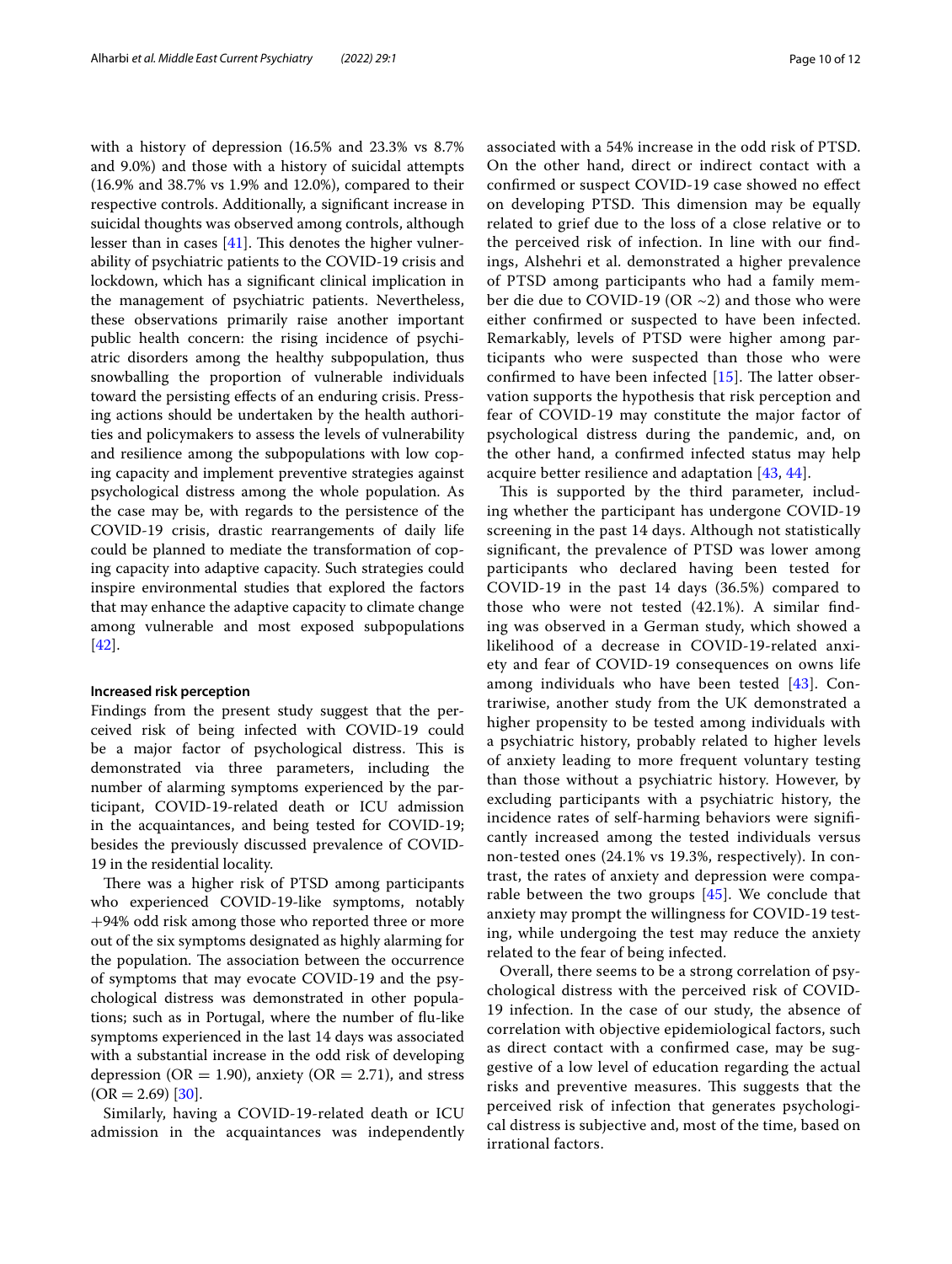## **Conclusions**

The lifting of lockdown and curfew measures during the COVID-19 crisis was associated with a substantial increase in psychological distress among the Saudi population, notably in PTSD and depressive disorders. The impact was more notable in regions with higher COVID-19 prevalence and more stringent mobility restriction measures; this constitutes a critical public health indicator of interest for policymakers, health care providers, and individuals, urging the implementation of specifc measures and supportive solutions in such regions. The other worrying aspect of the pandemic is the decline in the overall population's coping capacity due to the constantly increasing proportion of vulnerable subgroups with the enduring crisis. Therefore, this is probably a good time to develop visionary plans that would enhance the adaptive capacity of the society to a new daily lifestyle.

### **Limitations**

The present study is limited by the online and self-administration of the two scales, which may be subject to various biases. The major one is the selection bias, which resulted in an overrepresentation of younger individuals and probably frequent internet and social media users. The second bias is the confounding effect of the crisis persistence with the IES-R items, as many of these assess the reminder of a traumatic event that is supposed to be in the past. Finally, additional confusion may result from the actual socioeconomic impact of the crisis, leading to misinterpretation of some of the items. These issues probably limit the generalizability of the fndings.

#### **Abbreviations**

IES-R: The Impact of Event Scale-Revised; DASS-21: Depression, Anxiety, and Stress Scales-21 items; PTSD: Post-traumatic stress disorder; OR: Odd ratio; SD: Standard deviation; CI: Confdence interval; ICU: Intensive care unit; PCL-5: PTSD checklist for DSM5; DSM-5: Diagnostic and statistical manual of mental disorders 5; ISI: Insomnia severity index.

#### **Supplementary Information**

The online version contains supplementary material available at [https://doi.](https://doi.org/10.1186/s43045-021-00167-9) [org/10.1186/s43045-021-00167-9](https://doi.org/10.1186/s43045-021-00167-9).

<span id="page-10-6"></span><span id="page-10-5"></span>**Additional fle 1: Table 1S**. Sociodemographic factors associated with Depression, Anxiety and Stress post COVID-19 lockdown.

**Additional fle 2: Table 2S**. Clinical and epidemiological factors associated with Depression, Anxiety and Stress post-COVID-19 lockdown  $(N=510)$ .

#### **Acknowledgements**

The authors thank Dr. Mohamed Amine HAIRECHE for the precious assistance he provided for this research.

#### **Authors' contributions**

AH, AS, AA: idea generation, literature review, survey design, manuscript writing, and proposal writing. DM, AZ: literature review, proposal writing, and manuscript writing. AH, AS, AA: data collection. AH, DM, AZ: abstract writing. AS, AA: statistics analysis. All authors have read and approved the fnal manuscript.

#### **Funding**

No funding was obtained for the study.

#### **Availability of data and materials**

Data supporting the fndings of this study are available from the corresponding author [AH] on request.

#### **Declarations**

#### **Ethics approval and consent to participate**

The institutional review board of the Regional Research Ethics Committee, Qassim (No. H-04-Q-001), approved the study. Furthermore, informed consent was obtained from the participants after the aims of the study were explained. Clicks on "agree" on the consent web page were required from each participant before flling out the survey.

#### **Consent for publication**

Not applicable

#### **Competing interests**

The authors declare that they have no competing interests.

#### **Author details**

<sup>1</sup> Department of Psychiatry, College of Medicine, Qassim University, Buraydah, Saudi Arabia. <sup>2</sup> Medicine Department, Taif University, Taif, Saudi Arabia. <sup>3</sup> Preventive Medicine Department, Armed Forced Hospital, Madinah, Saudi Arabia.

#### Received: 13 October 2021 Accepted: 20 November 2021 Published online: 03 January 2022

#### **References**

- <span id="page-10-0"></span>Andrade C (2020) COVID-19 and lockdown: delayed effects on health. Indian J Psychiatry 62:247
- 2. Chaix B, Delamon G, Guillemassé A et al (2020) Psychological distress during the COVID-19 pandemic in France: a national assessment of at-risk populations. Gen Psychiatr 33:e100349
- 3. Joseph R, Lucca JM, Alshayban D, Alshehry YA (2021) The immediate psychological response of the general population in Saudi Arabia during COVID-19 pandemic: a cross-sectional study. J Infect Public Health 14:1–8
- 4. Rossi R, Socci V, Talevi D et al (2020) COVID-19 pandemic and lockdown measures impact on mental health among the general population in Italy. Front Psychiatry 11:790
- 5. Sinha M, Pande B, Sinha R (2020) Impact of COVID-19 lockdown on sleep-wake schedule and associated lifestyle-related behavior: a national survey. J Public health Res 9:1826
- 6. Stanton R, To QG, Khalesi S et al (2020) Depression, anxiety and stress during COVID-19: associations with changes in physical activity, sleep, tobacco and alcohol use in Australian adults. Int J Environ Res Public Health 17:4065
- <span id="page-10-1"></span>7. Yamamoto T, Uchiumi C, Suzuki N et al (2020) The psychological impact of 'mild lockdown' in Japan during the COVID-19 pandemic: a nationwide survey under a declared state of emergency. Int J Environ Res Public Health 17:9382
- <span id="page-10-2"></span>8. Sibley CG, Greaves LM, Satherley N et al (2020) Effects of the COVID-19 pandemic and nationwide lockdown on trust, attitudes toward government, and well-being. Am Psychol 75:618–630
- <span id="page-10-3"></span>9. Atalan A (2020) Is the lockdown important to prevent the COVID-19 pandemic? Efects on psychology, environment and economy-perspective. Ann Med Surg 56:38–42
- <span id="page-10-4"></span>10. Betti M, Bragazzi N, Heffernan JM et al (2021) Could a new COVID-19 mutant strain undermine vaccination efforts? A mathematical modelling